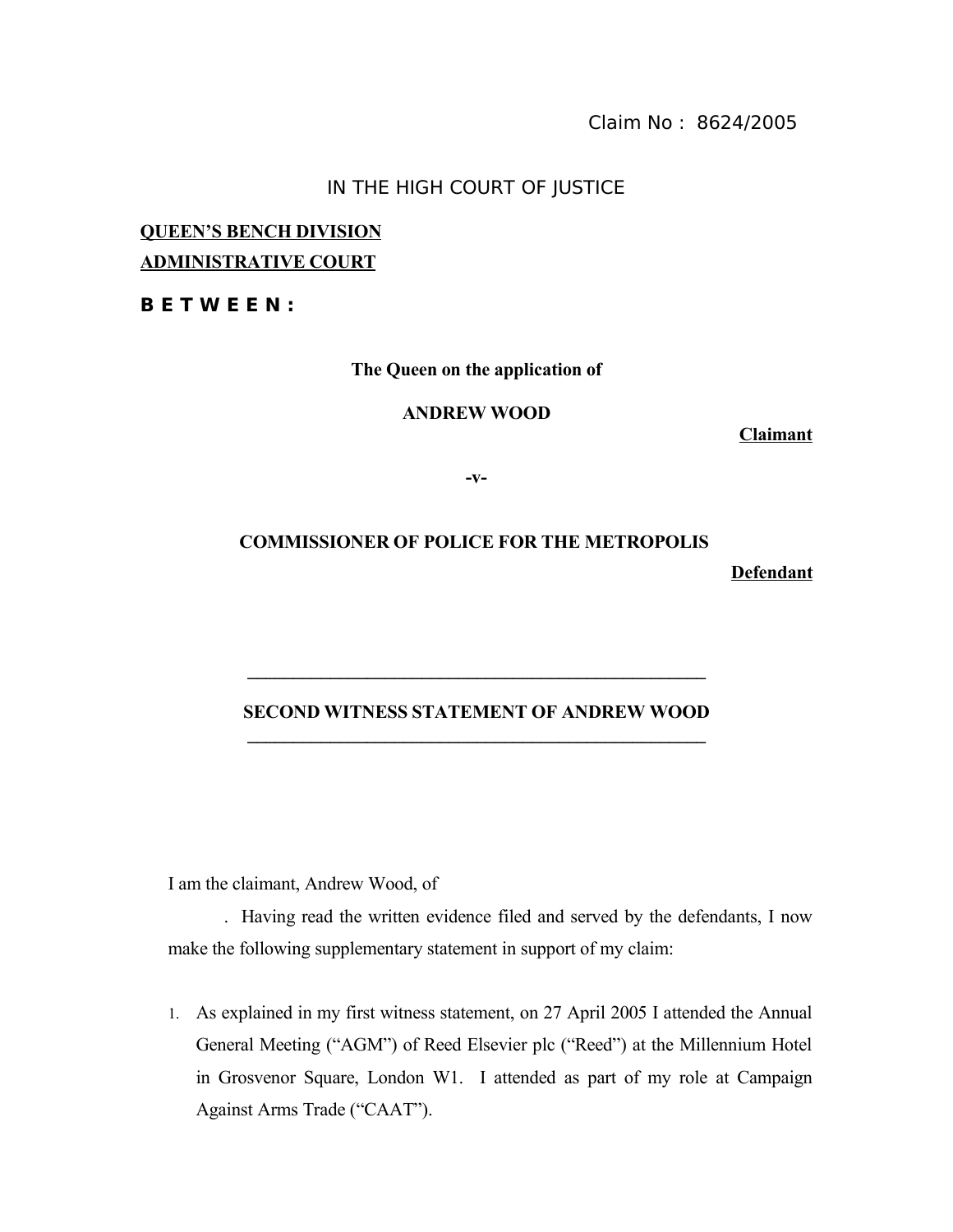#### *The Rising Tide demonstration*

- 2. The witness statements of Chief Inspector Claire Weaver, Police Sergeant David Dixon and Police Constable Alan Palfrey all refer to Metropolitan Police concerns about protest at the Reed AGM, but also to concern about a second demonstration by a group called Rising Tide that was taking place in St James's Square. Rising Tide is a loose network of environmental campaigning groups, working to build a movement against climate change. While it might be possible that some members of CAAT also support Rising Tide, there is no link between the issues upon which these two organisations campaign and there is certainly no link between the groups themselves; for example, an alliance of some sort.
- 3. I was not aware that a second demonstration had occurred on 27 April 2005 until it was brought to my attention by the witness statements mentioned above. On reading these statements I did a little research into the Rising Tide demonstration, including reading an account of what went on that I found on the 'Indymedia UK' website. Indymedia describes itself as "[a] network of individuals, independent and alternative media activists and organisations, offering grassroots, non-corporate, non-commercial coverage of important social and political issues." I have attached a copy of the account of the Rising Tide demonstration from this website as '**Exhibit AW1**'.
- 4. As far as I am now aware the Rising Tide demonstration began early on 26 April 2005 (the day before the Reed AGM) when about half a dozen individuals arrived outside the headquarters of BP in St James' Square. These individuals then climbed some trees in the park in the middle of St James's Square and hung a banner that read "BP Fuels Climate Chaos". The account exhibited to this statement includes photos showing this climb. While the banner was being hung, anti-BP slogans were shouted by demonstrators in the trees while one or two more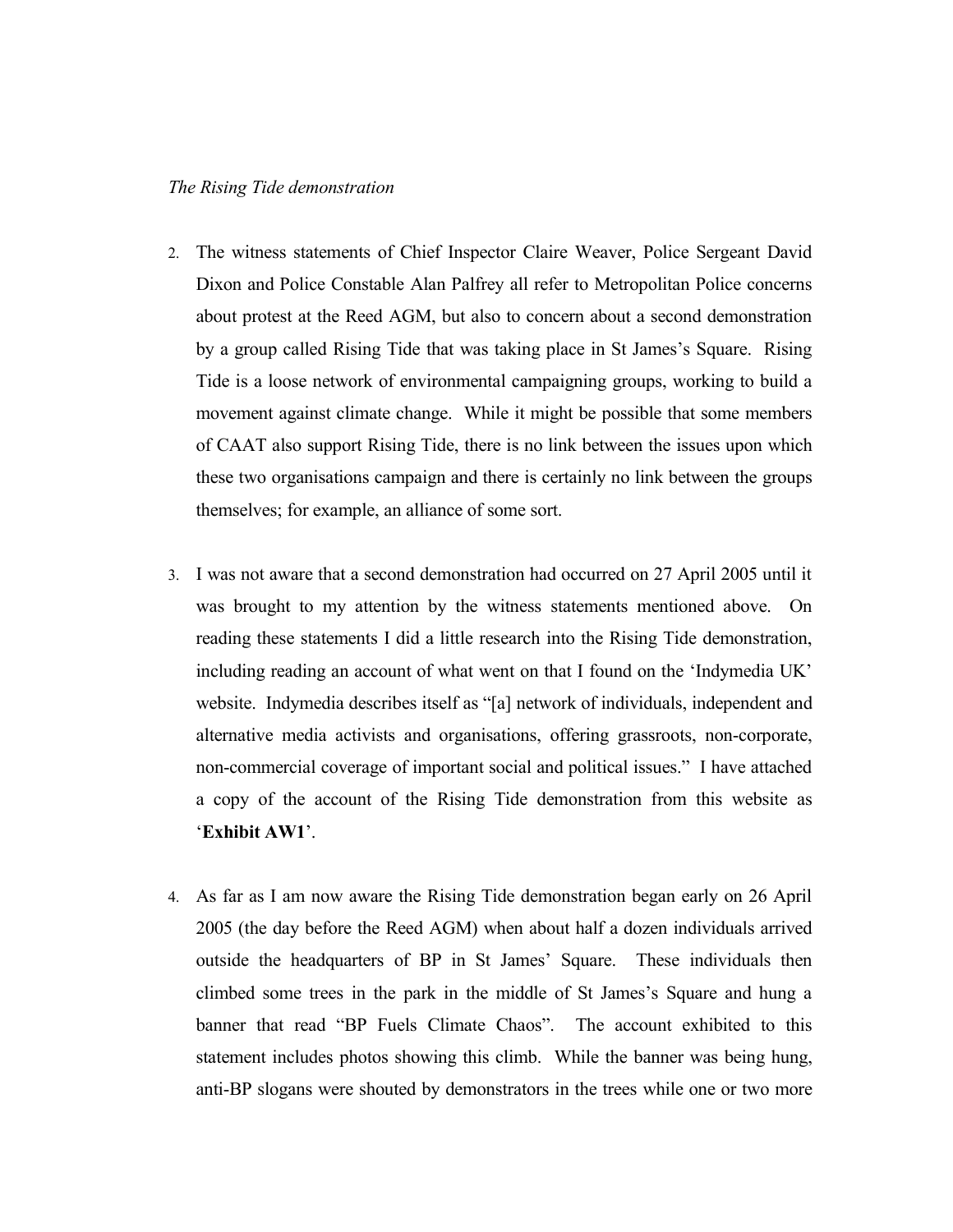distributed leaflets in the square. This appears to have been the full extent of the demonstration on 26 April.

- 5. I understand that the majority of the small group of demonstrators went home at the end of the Tuesday night. Just two of the demonstrators remained in the trees with the banner overnight and one stayed for two further nights. The demonstration ended on Friday 29 April 2005. I don't think there was any trouble over the four days.
- 6. Even ignoring the fact that the two demonstrations were about unrelated issues, I do not understand why the police state that they were worried about those of us attending the Reed AGM joining up with the Rising Tide demo when the latter was made up of a very small number of people who were causing no disruption. The police would have been aware of the small scale and peaceful nature of the Rising Tide demonstration in advance of the Reed AGM, since it had begun the day before. Obviously there were also only a small number of demonstrators in Grosvenor Square on the  $27<sup>th</sup>$ .

#### *Security at the AGM*

- 7. The witness statement of Police Sergeant David Dixon states that photographs were taken of Ian Prichard and me as we left the AGM because of fears that offences may have been committed whilst we were inside that would only subsequently come to light. This seems a strange fear to me, as there was a lot of security in place at the Reed AGM besides the police outside.
- 8. When I entered the Millennium Hotel, I was first stopped at a reception table. At the table was an official who asked me to empty my pockets. There were several well-built men present who I believe were security guards. They wore matching blazers and had earpieces in, presumably for communication.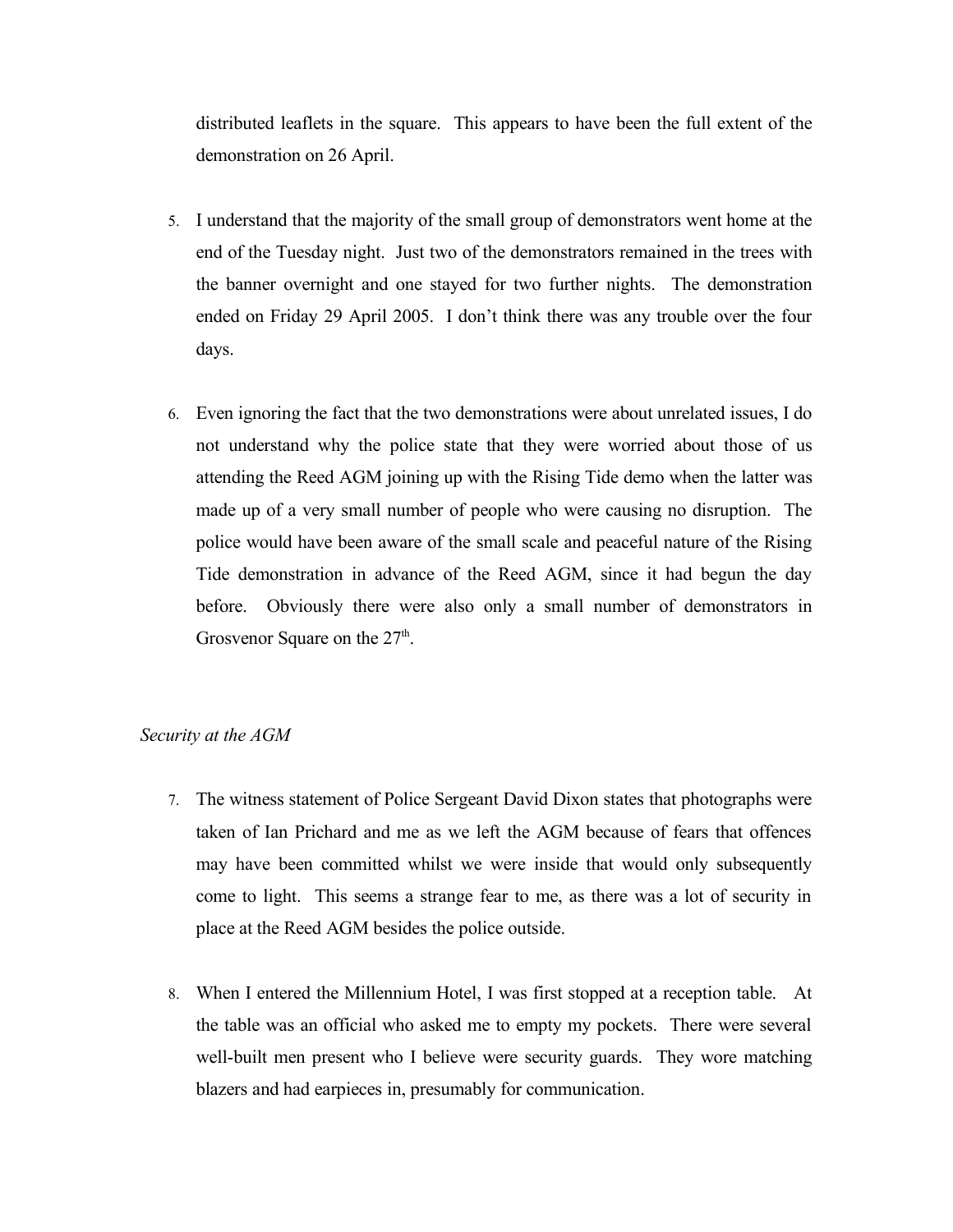- 9. I emptied my pockets and the contents were checked by a security official. They confiscated the small whistle I keep on my key-ring as a safety device. I remember being given a ticket which I could use to collect it after the meeting had ended. I believe there may have been other security checks but I can't say for sure.
- 10. After this first round of security, I then had to go to another table in the reception area. There I was asked by another person (presumably an employee of Reed) for the papers sent out by Reed to all shareholders. I presume that this was to verify that I was a genuine shareholder who was eligible to attend the meeting.
- 11. Once my shareholder papers had been verified, I went to the cloak room and deposited my bag. I continued to the room where the AGM was held. The room was large, dimly lit and apparently without windows. There was a large number of seats, of which very few were occupied. They were arranged as three sets of chairs facing the front of the room, with two aisles dividing them. Around the room were several more of the well-built security guards with matching blazers and earpieces. They closely scrutinised the attendees.
- 12. The only time the security guards were called into action was mid-way through the AGM when two women began singing or chanting. I could see them across the room from my seat in the farthest set of chairs. I can't remember exactly how many security guards stepped in to deal with them, but since the two grown women were both physically picked up and literally carried out of the room it must have been several. No one else in the room protested or stepped in during the removal of the women. We all simply looked on.
- 13. I have no doubt that if I had tried to do anything disruptive I would have been dealt with by the security presence in the same way. However, that was not my intention.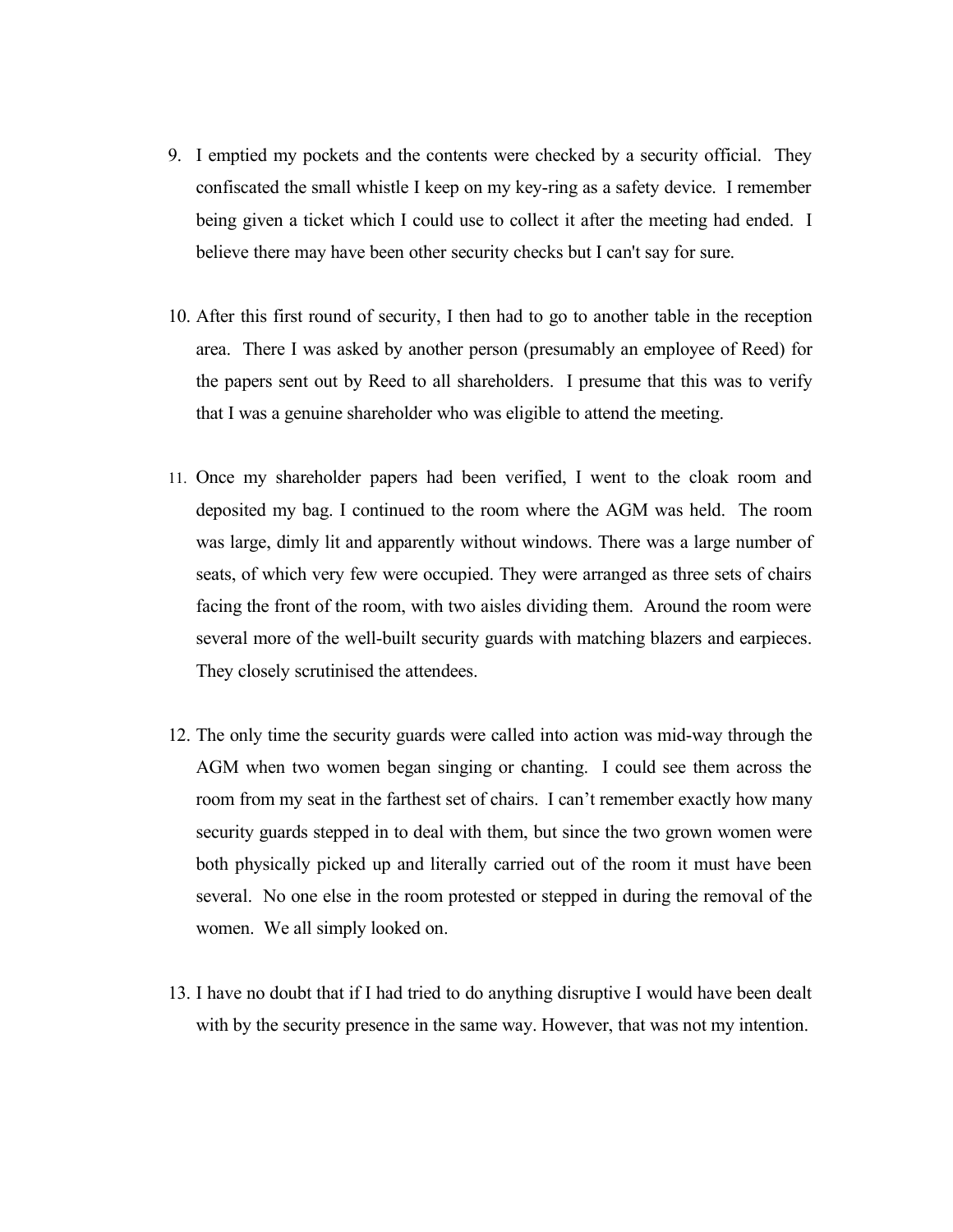- 14. I left the AGM immediately after it finished, picking up my coat, bag and pocket whistle; and not waiting for the drinks reception. Ian Prichard joined me as I was leaving, and we exited the Millennium Hotel together. Just outside the hotel was KB, who had been leafleting with the permission of the police.
- 15. KB can be seen on the left in the first photograph exhibited to the witness statement of Neal Williams (page 1 of NW/1). Despite the police photographer Neal Williams stating at paragraph 7 of his statement that he "was firstly asked to take a picture of the men through the window of our vehicle…as they left the AGM and approached Oxford Street", I believe this photograph shows KB, Ian Prichard and me immediately outside the entrance to the Millennium Hotel in Grosvenor Square.
- 16. After the moment captured in this photograph, Ian and I crossed over the road to the pavement round the park in the interior of Grosvenor Square. I believe KB followed us. It was there that I saw the police photographer, who I now understand to have been Neal Williams, approach us and take photographs. None of these photographs appear in exhibit NW/1. Apart from the photograph of KB, Ian and me immediately outside the hotel, all of the photographs in exhibit NW/1 appear to have been taken on Duke Street, which connects Grosvenor Square to Oxford Street, or possibly Oxford Street itself.
- 17. I have no recollection of anyone else joining Ian, Kathryn and I in Grosvenor Square. I don't remember 'EA' being with us at all. I certainly would remember if anyone else had joined the conversation. Ian and I then left the Square to walk to the tube station in Oxford Street.

I believe that the facts stated in this witness statement are true.